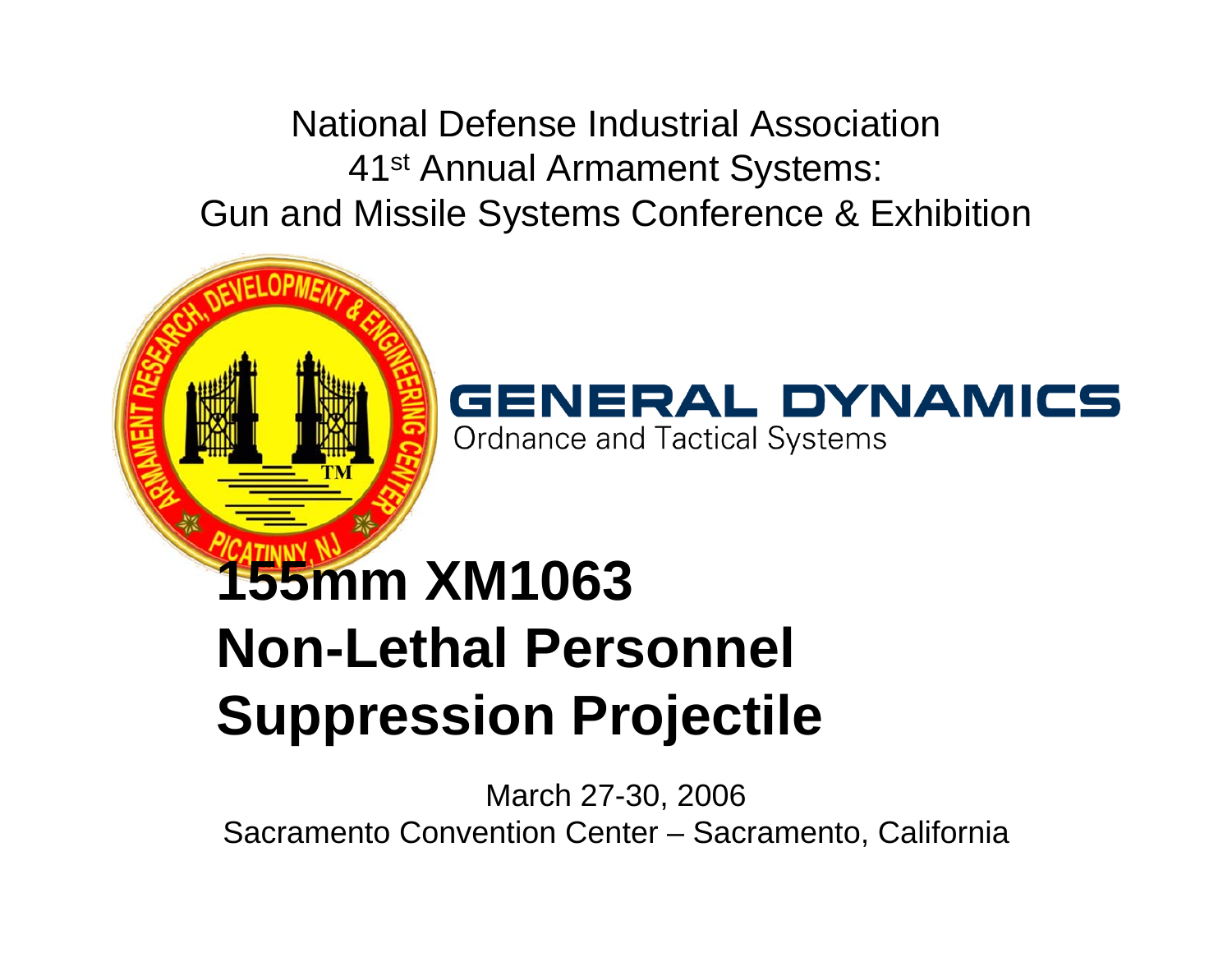## **GENERAL DYNAMICS**

**Ordnance and Tactical Systems** 

# **XM1063 - Outline**

- $\bullet$ **Introduction**
- Program Background
- Operational Sequence
- Concept of Operation
- $\bullet$ Design Concept Development
- $\bullet$ Demonstrated Tests
- $\bullet$ Program Timeline
- Future Plans
- $\bullet$ Potential Spiral Development Opportunities
- Summary/Conclusions
- $\bullet$ Acknowledgments

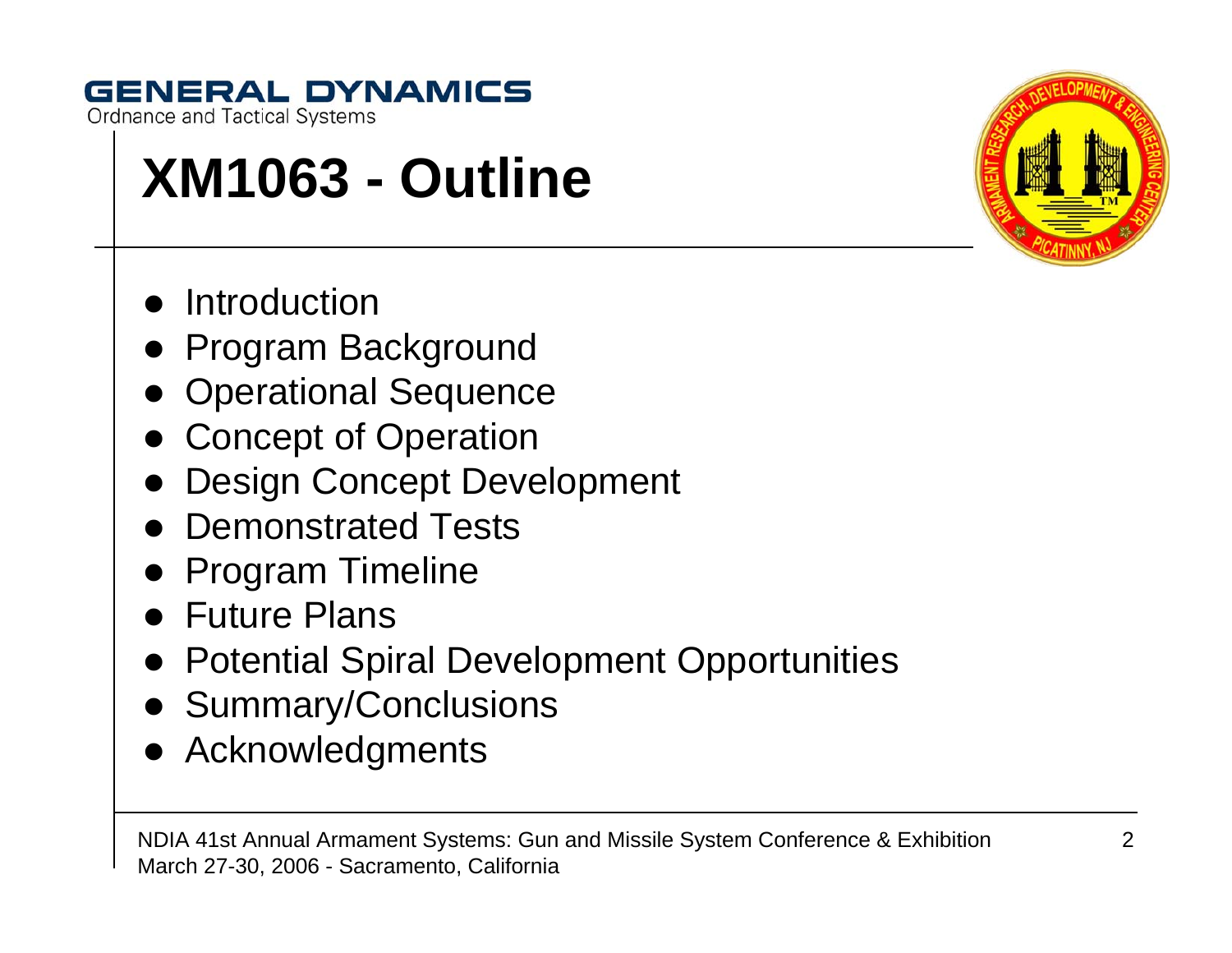

# **XM1063 - Introduction**



- DoD Definition of Non-Lethal Weapons
	- −– Incapacitate while minimizing fatalities and permanent injury
- Non-Lethal Weapons Also Minimize Damage to Property and Environment
- XM1063 Will Provide Non-Lethal Capabilities
	- −– Separate combatants from non-combatants
	- −- Suppress, disperse or engage personnel
	- −- Deny personnel access to, use of, or movement through a particular area, point or facility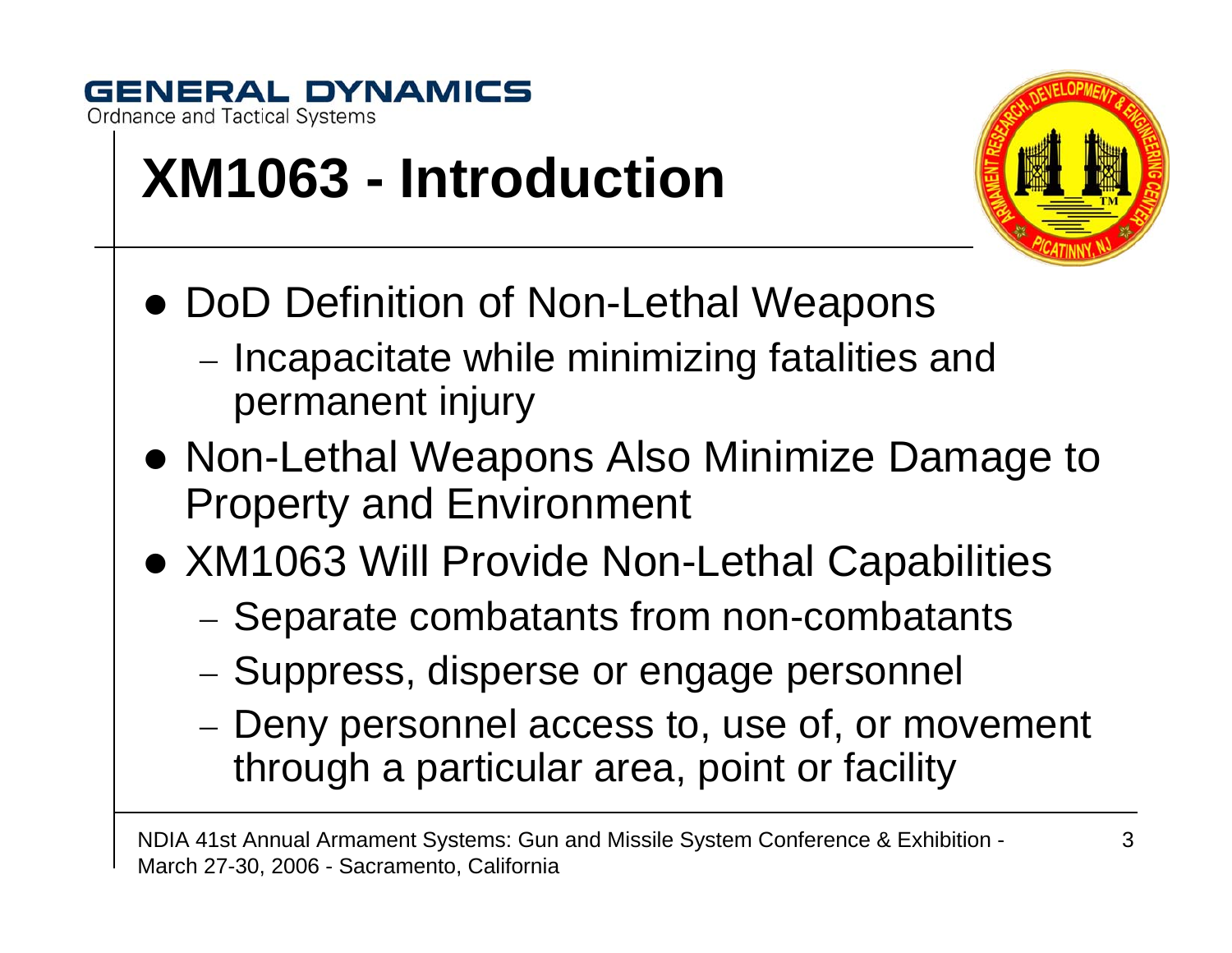

# **XM1063 - Background**



- US Army ARDEC Leads the IPT That is Developing the XM1063
	- −– GD-OTS focuses on payload submunition development and production of test hardware
	- − Many contractors and other government agencies have contributed to the IPT's success
- XM1063 Intended to Provide a New Capability
	- −– Non Line of Sight Non-lethal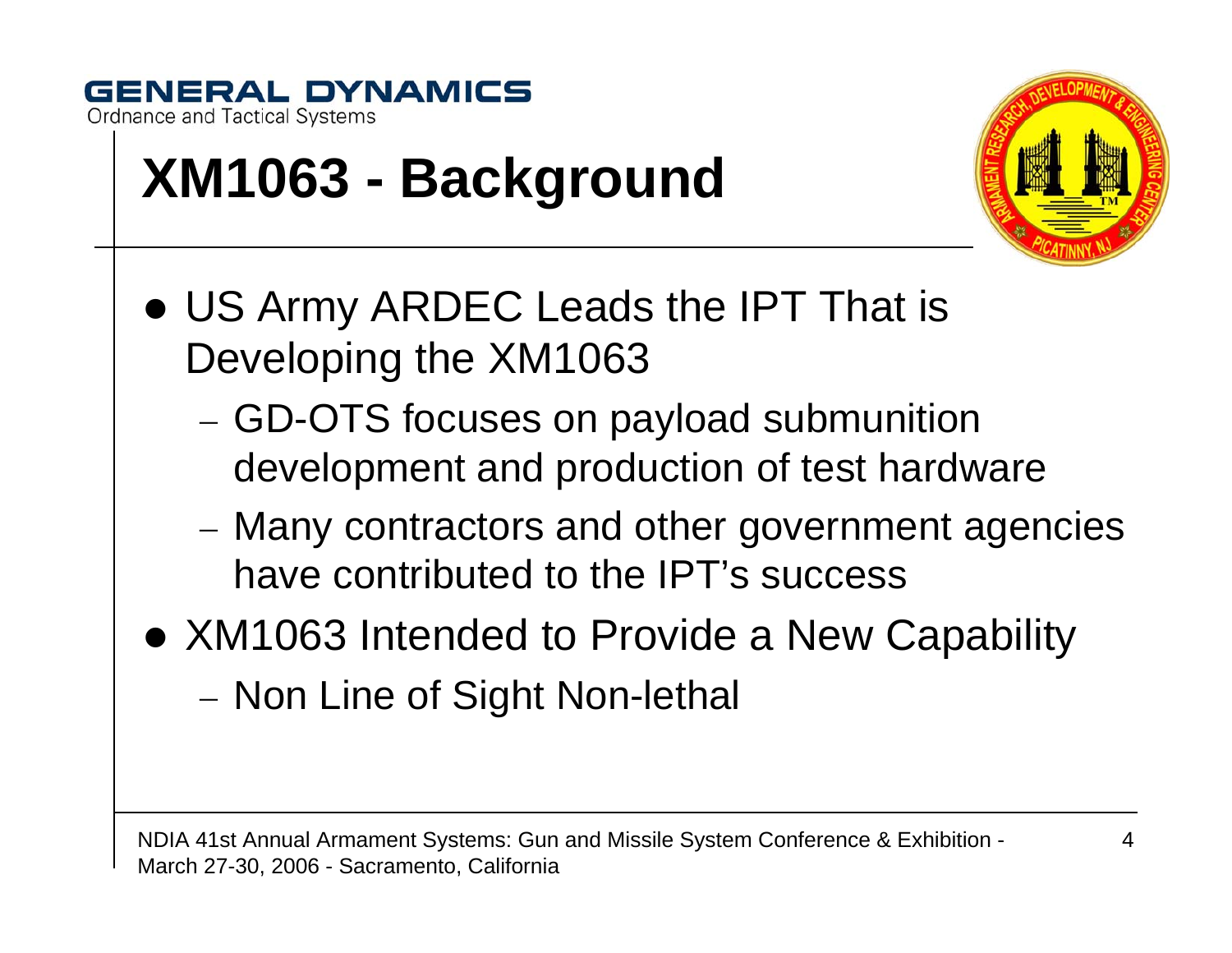# **XM1063 – Operational Sequence**





**Ordnance and Tactical Systems** 

**GENERAL DYNAMICS** 

• Projectile Fired • Non-Lethal Payload Release Mechanism Activated





• Non-Lethal Submunitions Dispersed • KE of Submunitions Minimized



- Non-Lethal Personnel Suppression Effect Delivered Over Target Area
- Base Burner & Projectile Body Delivered to Separate Location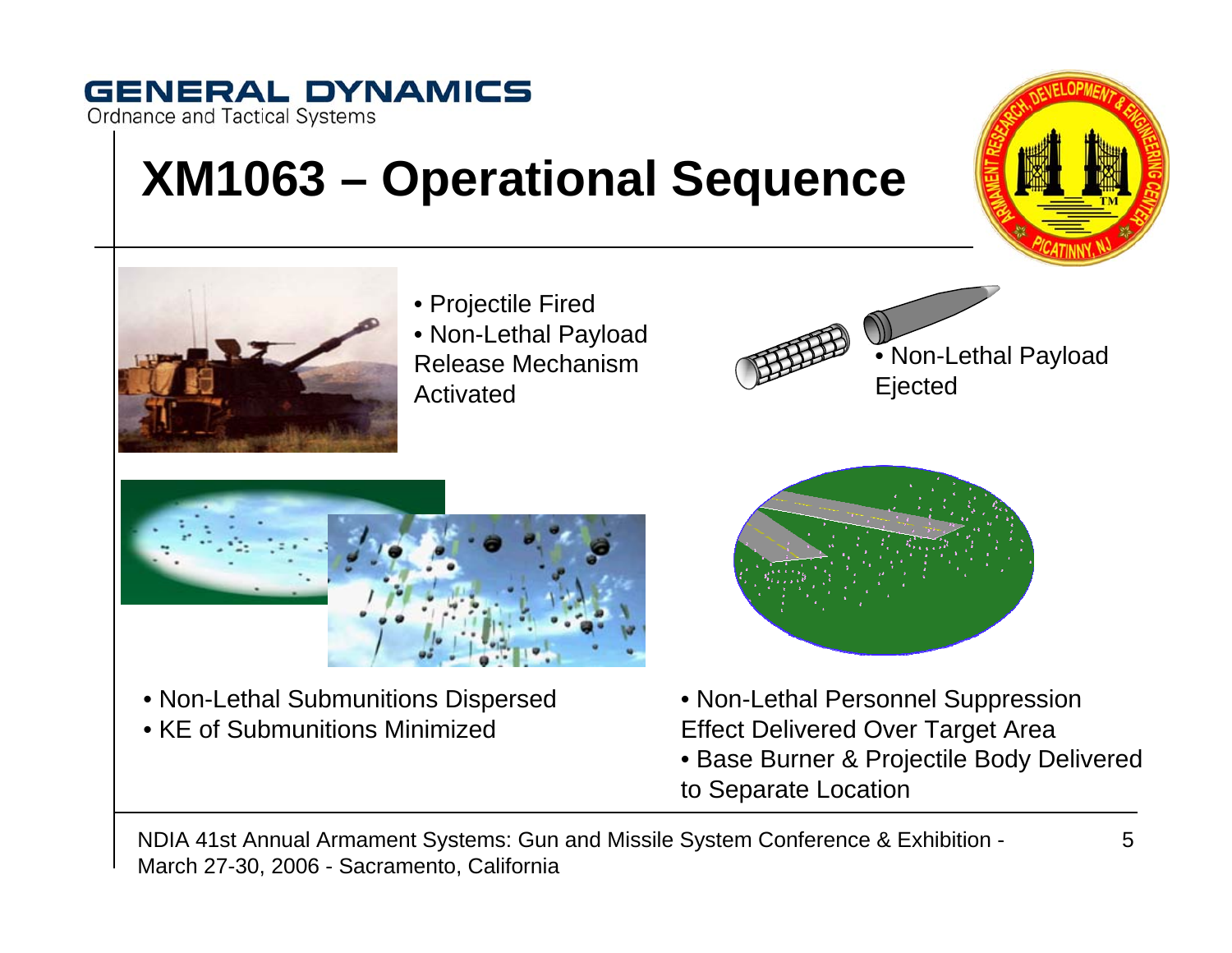#### **GENERAL DYNAMICS** Ordnance and Tactical Systems

## **XM1063 – Concept of Operations**

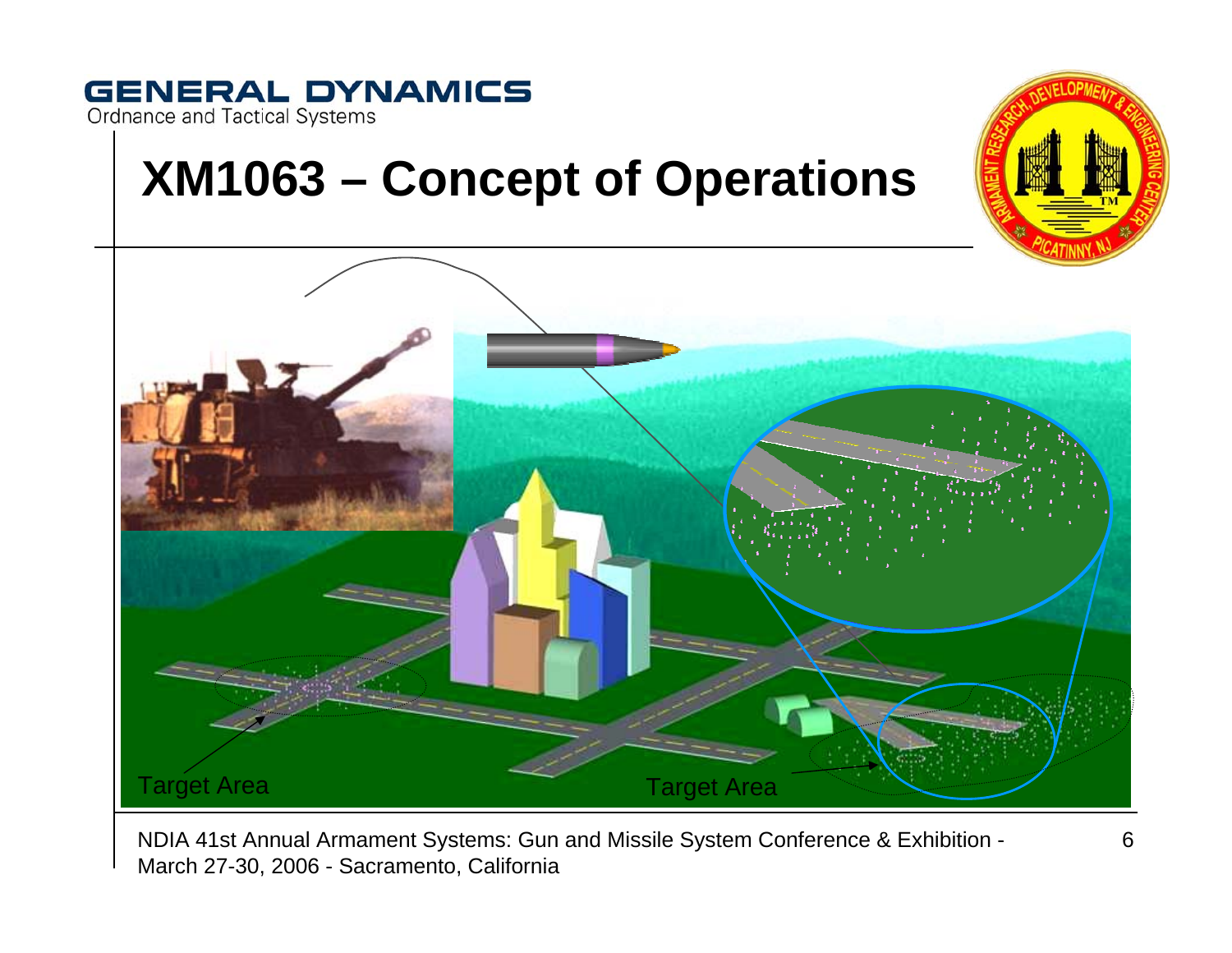#### **GENERAL DYNAMICS Ordnance and Tactical Systems**

## **XM1063 – Design Concept Generation**

- Utilizes Type Classified M864 DPICM Projectile Body, Base Burner, Fuze, Expulsion Charge
- Non-Lethal Submunitions Replace DPICM Payload
- Submunitions Dispense Non-Lethal Personnel Suppression Agent Without Use of Detonators or Explosives



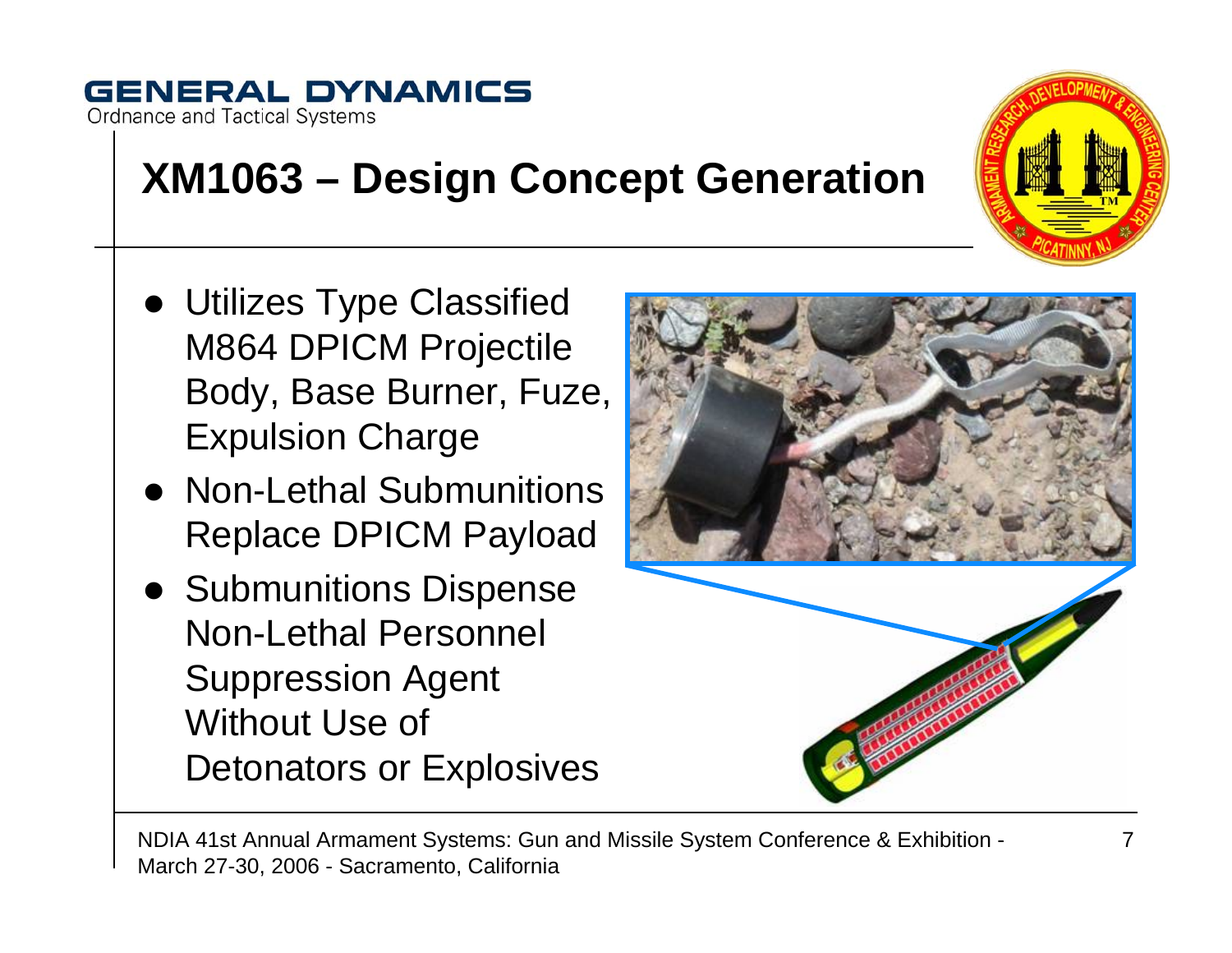#### NDIA 41st Annual Armament Systems: Gun and Missile System Conference & Exhibition - March 27-30, 2006 - Sacramento, California

Center of Dispersion (m) **DZE FEATA RCO MARKIT** 

 $225^\circ$ 

#### **GENERAL DYNAMICS Ordnance and Tactical Systems**

# **XM1063 Demonstrated Tests**

- Live Fire Testing at YPG  $315^\circ$ − Standard 39 Caliber with MACS Zone 4– Prototype FCS NLOS-C with MACS Zone 3 $270^\circ$ 
	- − Stadia Pattern >200 m
- Additional Testing for Design Refinement
	- Helicopter Drop, Wind Tunnel, Static Payload Dissemination, etc.



 $180^\circ$ 



Base Plate

 $135^\circ$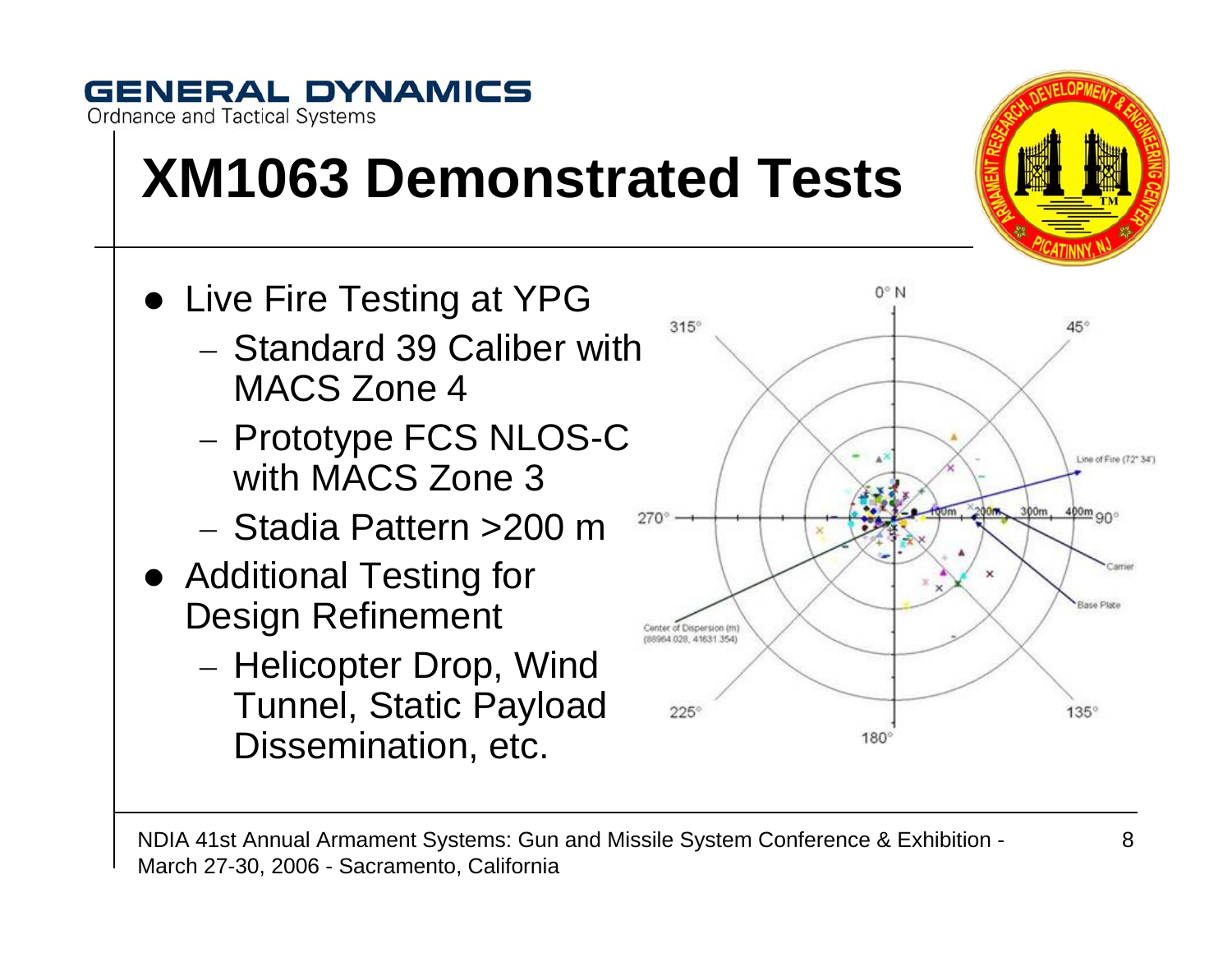

### **GENERAL DYNAMICS**

**Ordnance and Tactical Systems**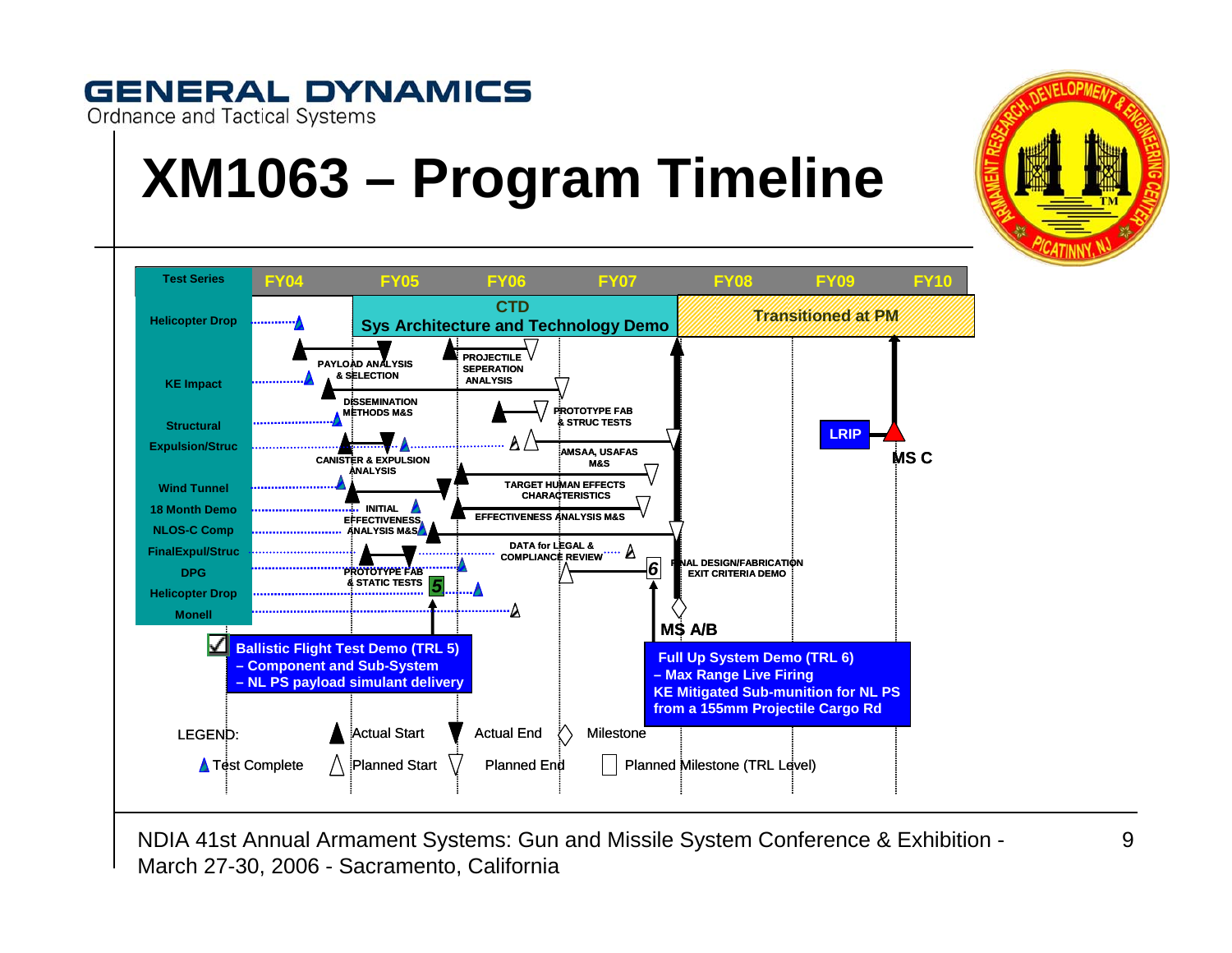

## **Future Plans**



- Technology Readiness Level 6 Demonstration 4<sup>th</sup> QTR 2007
	- − Min/Max Range, Flight Stability, Payload Expulsion, Structural Integrity, Target Effectiveness and Area Coverage
- Design Refinement to Improve Effectiveness, Manufacturability and Cost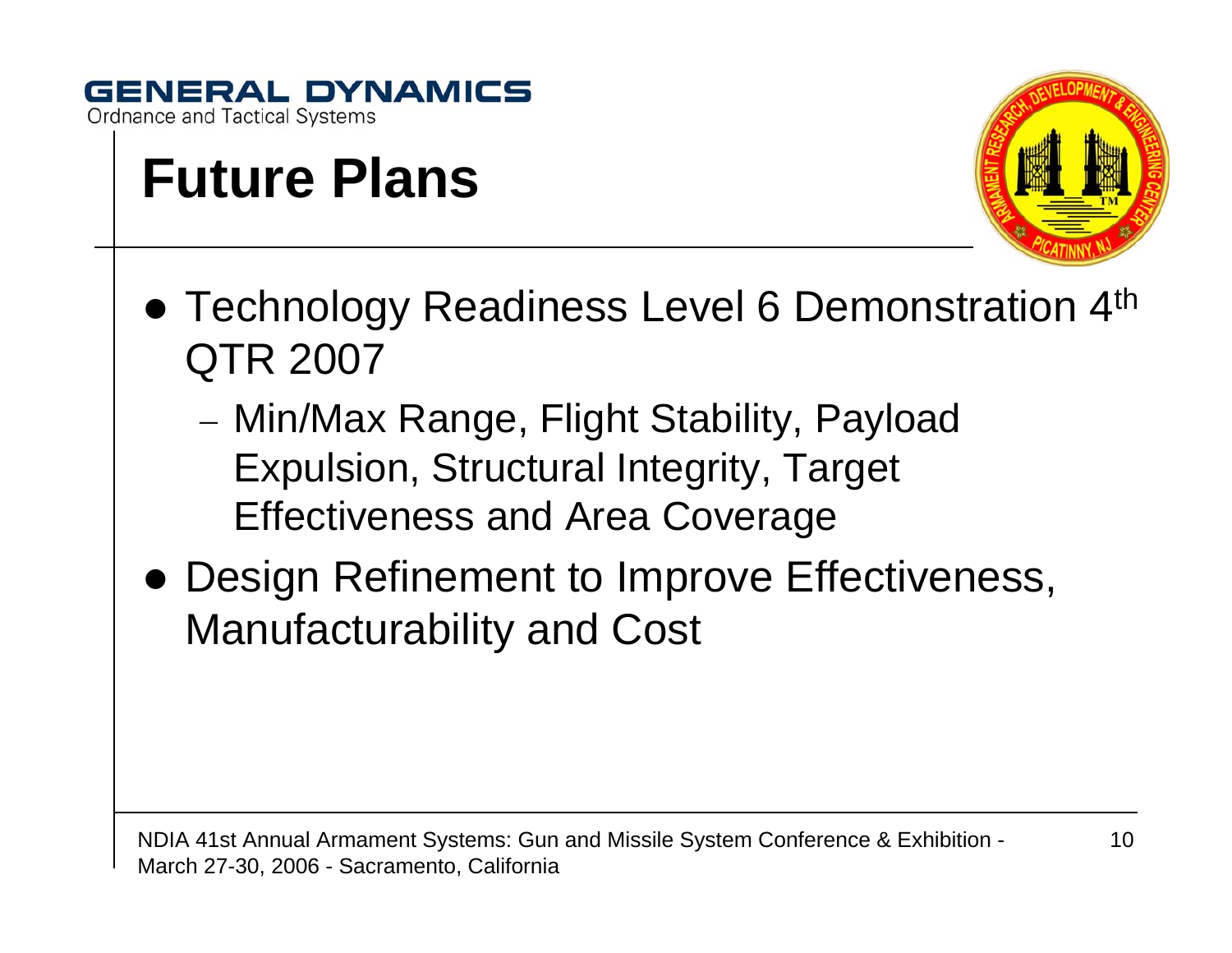## **XM1063 – Potential Spiral Development**

- Many Potential Payload Variants
	- − Counter Materiel
	- −– Counter Capability
	- −– Sensing and Monitoring
	- −– Force Protection Applications
- Kinetic Energy Mitigation of Projectile Body and Base Burner
	- − Army Research Laboratory Frangible Projectile STO

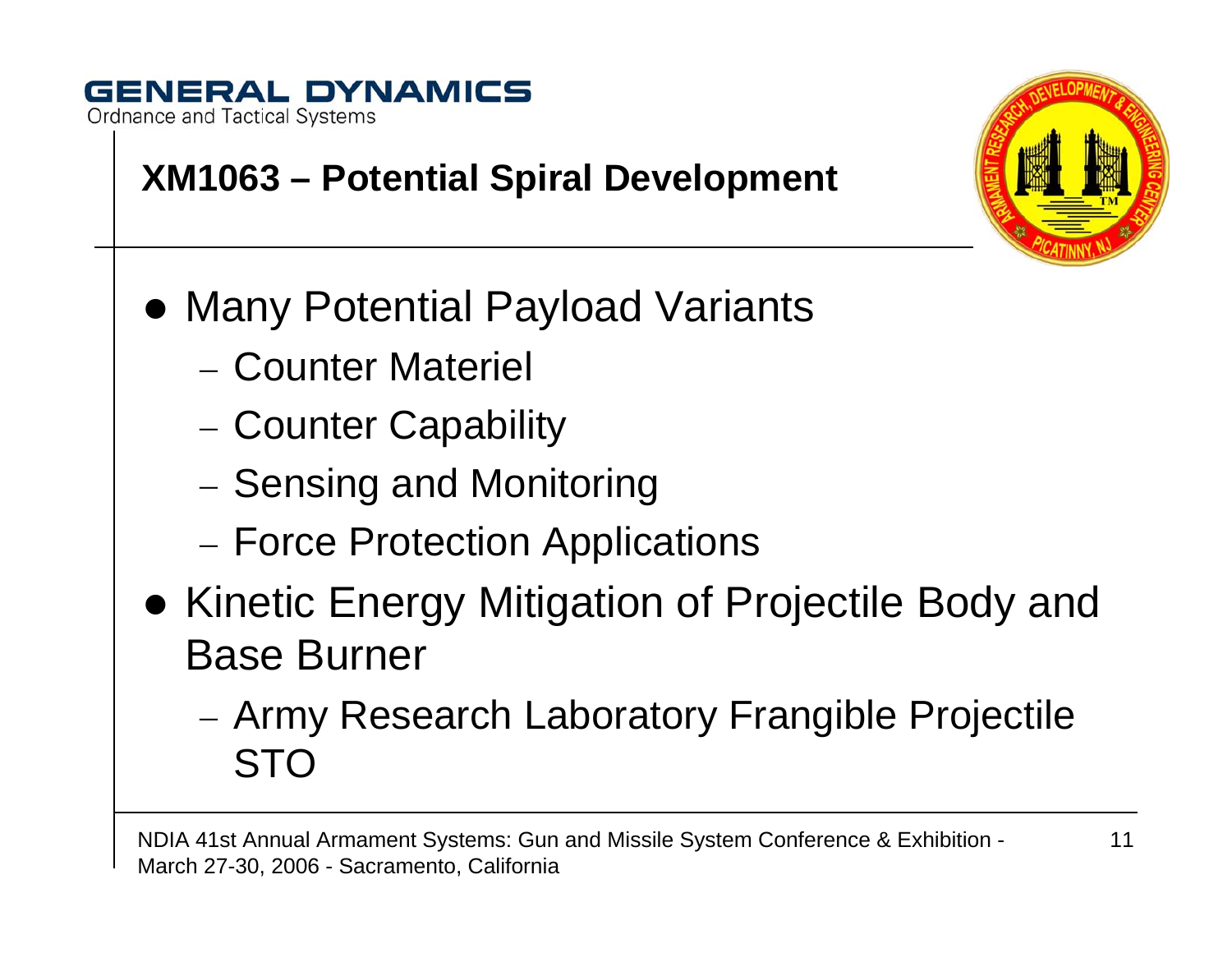

# **XM1063 – Summary/Conclusions**



- **Provides Non-Lethal Personnel Suppression** Capability at a Range of 28 km
- Utilizes Type Classified M864 Components for Easy Integration Into Inventory
- Demonstrated Using Standard 39 Caliber and Prototype FCS NLOS-C (TRL 5)
- Transition to PM at the End of FY07
- Spiral Development Expected to Enhance **Capabilities**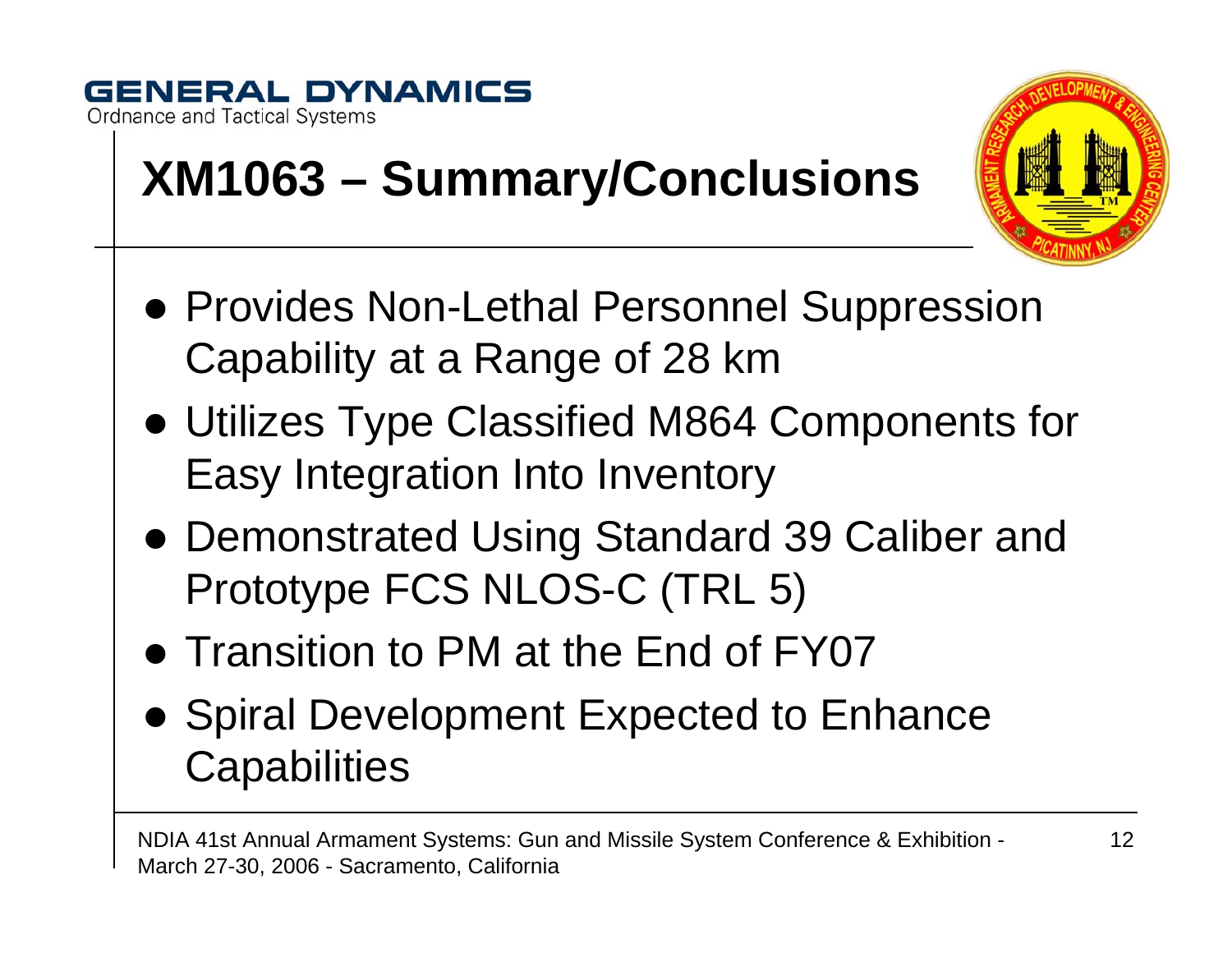

# **XM1063 - Acknowledgements**



I'd like to acknowledge and thank my co-author Robert Lee from US Army ARDEC for all of his contributions to this presentation and to the XM1063 program.

I'd also like to acknowledge and thank the entire XM1063 IPT. Each team member has contributed significantly to the program thus far, and all of their continued efforts will be essential to bring this product to fruition.